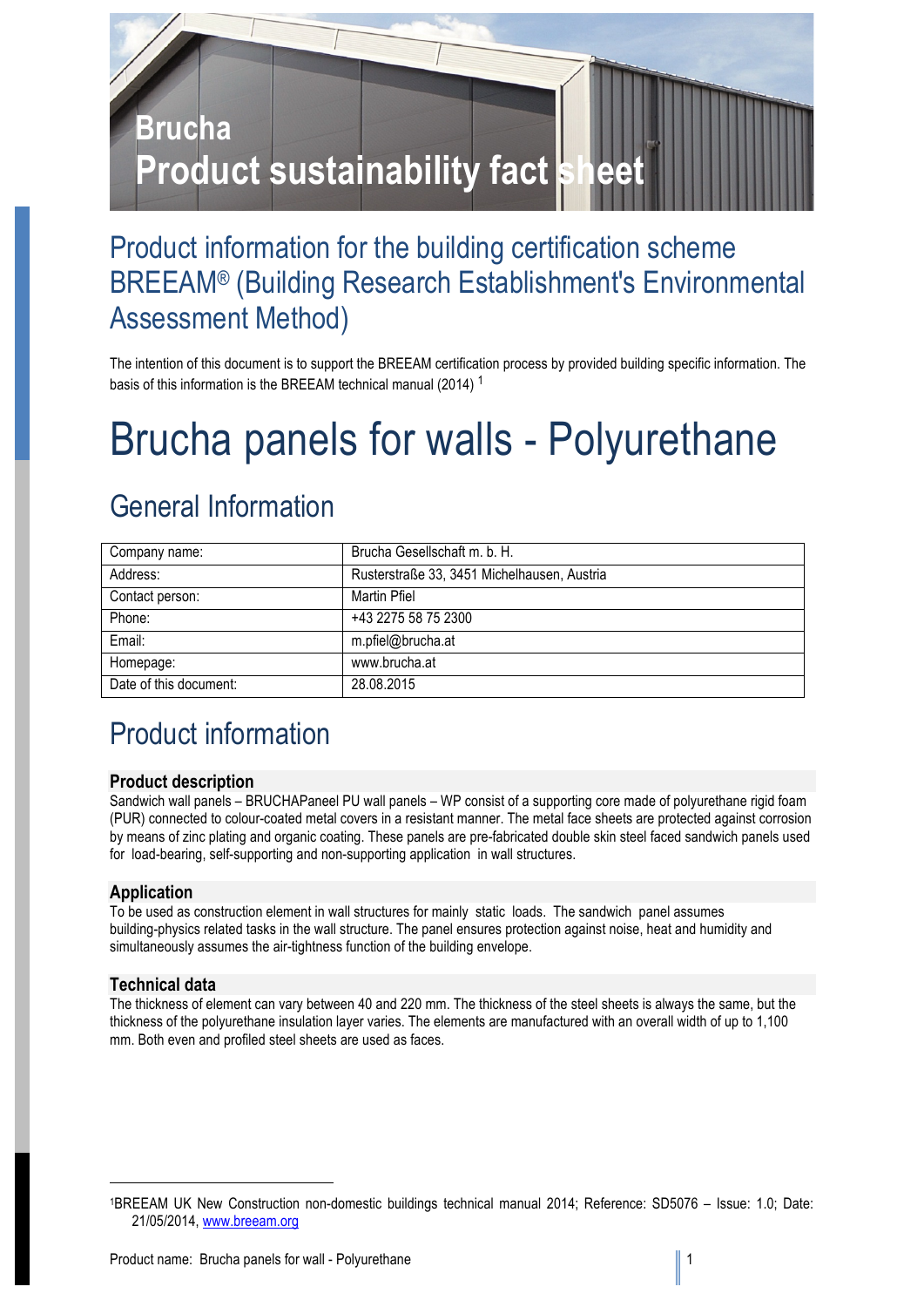

| <b>Description</b>                                                     | <b>Value</b> | Unit              |
|------------------------------------------------------------------------|--------------|-------------------|
| Density of insulation layer (WP 40)                                    | 43           | kg/m <sup>3</sup> |
| Density of insulation layer (WP 220)                                   | 39           | kg/m <sup>3</sup> |
| Thickness of elements                                                  | 40 - 220     | mm                |
| Thickness of inner sheet cover                                         | 0.6          | lmm               |
| Thickness of outer sheet cover                                         | 0.5          | mm                |
| Thermal conductivity of insulating material                            | 0.022        | W/(mK)            |
| Thermal transmission coefficient according to DIN EN 14509<br>(WP 40)  | 0.542        | $W/(m^2K)$        |
| Thermal transmission coefficient according to DIN EN 14509<br>(WP 220) | 0.102        | $W/(m^2K)$        |
| Sound reduction index according to EN ISO 140-3                        | 25           | dB                |
| Sound absorption coefficient test according to EN ISO 354              | 0.15         | %                 |

#### **Product declarations**

Environmental product declaration<br>Number Number<br>
Number EPD-BRU-20130193-IBC1-DE<br>
Program operator<br>
Program operator

Institute Construction and Environment (IBU - Institut Bauen und Umwelt e.V.), Berlin, Germany Author of the LCA thinkstep AG formerly PE International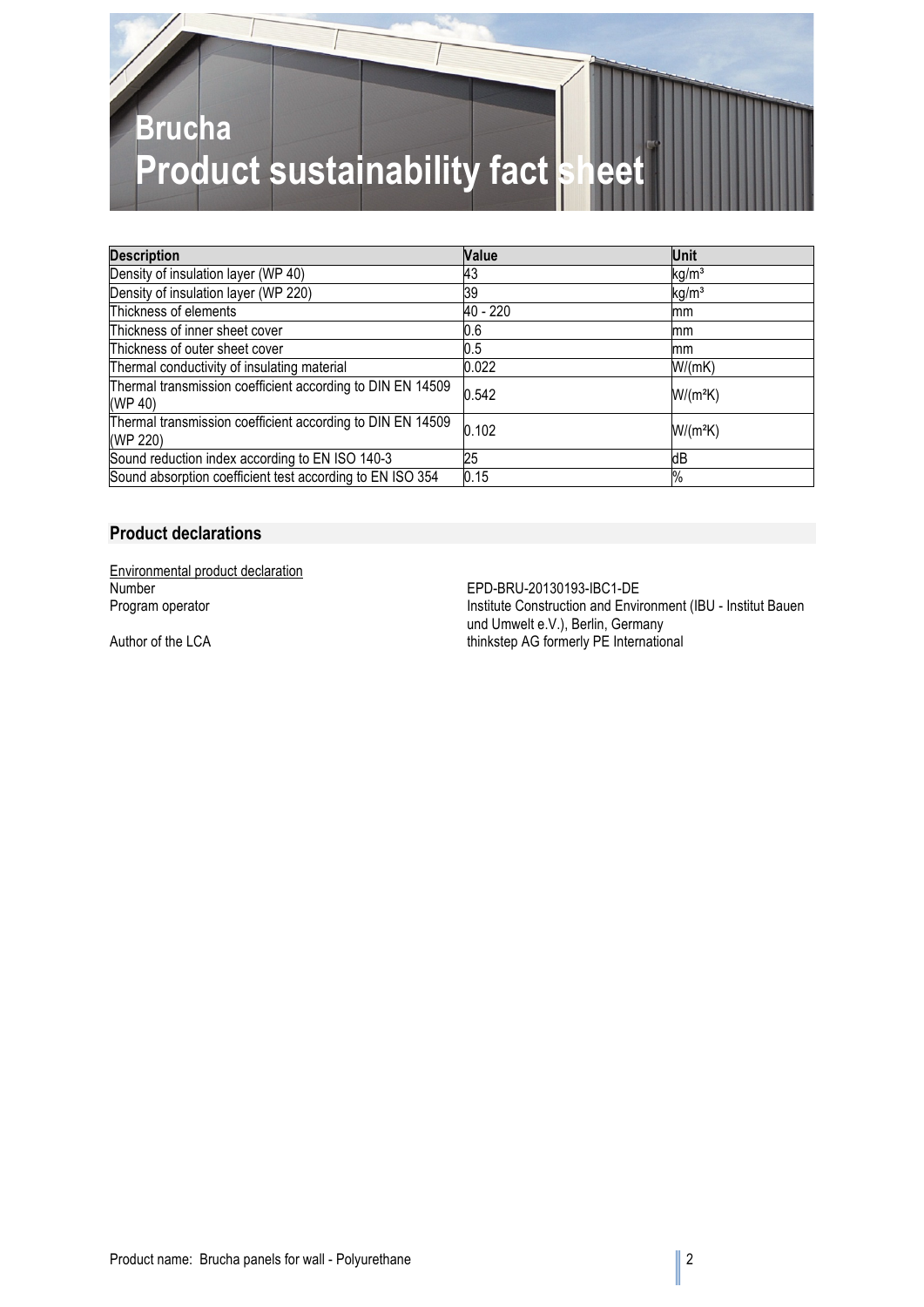

# Management

#### Summary

This category encourages the adoption of sustainable management practices in connection with design, construction, commissioning, handover and aftercare activities to ensure that robust sustainability objectives are set and followed through into the operation of the building. Issues in this section focus on embedding sustainability actions through the key stages of design, procurement and initial occupation from the initial project brief stage to the appropriate provision of aftercare.

Category summary table for this BREEAM issue:

| Issue ID | Issue name                                |
|----------|-------------------------------------------|
| Man 01   | Project brief and design                  |
| Man 02   | Life cycle cost and service life planning |
| Man 03   | Responsible construction practices        |
| Man 04   | Commissioning and handover                |
| Man 05   | Aftercare                                 |

#### **Man 02 Life cycle cost and service life planning**

#### *Aim of this issue*

To deliver whole life value from investment and promote economic sustainability by recognising and encouraging the use and sharing of life cycle costing and service life planning to improve design, specification and through-life maintenance and operation.

Product information for the declared product within this issue:

| Specific information         | Comment                                                          |
|------------------------------|------------------------------------------------------------------|
| Construction process stage   |                                                                  |
| Reference service life (RSL) | According to service life of the building or $40 - 45$ years, if |
|                              | the product is installed and used in accordance with the         |
|                              | manufacturer's instructions.                                     |
| Use stage                    | Under normal conditions, no maintenance is required and          |
|                              | therefore no costs are arising.                                  |
|                              |                                                                  |

End of life stage Scenario that is also calculated in EPD: Metal is recycled and polyurethane is sent for thermal energy recovery.

|           | Value | Unit |
|-----------|-------|------|
| Recycling | 9.8   | Κq   |
| Energy    | 4.81  | Кg   |
| recovery  |       |      |
| Landfill  |       | Κa   |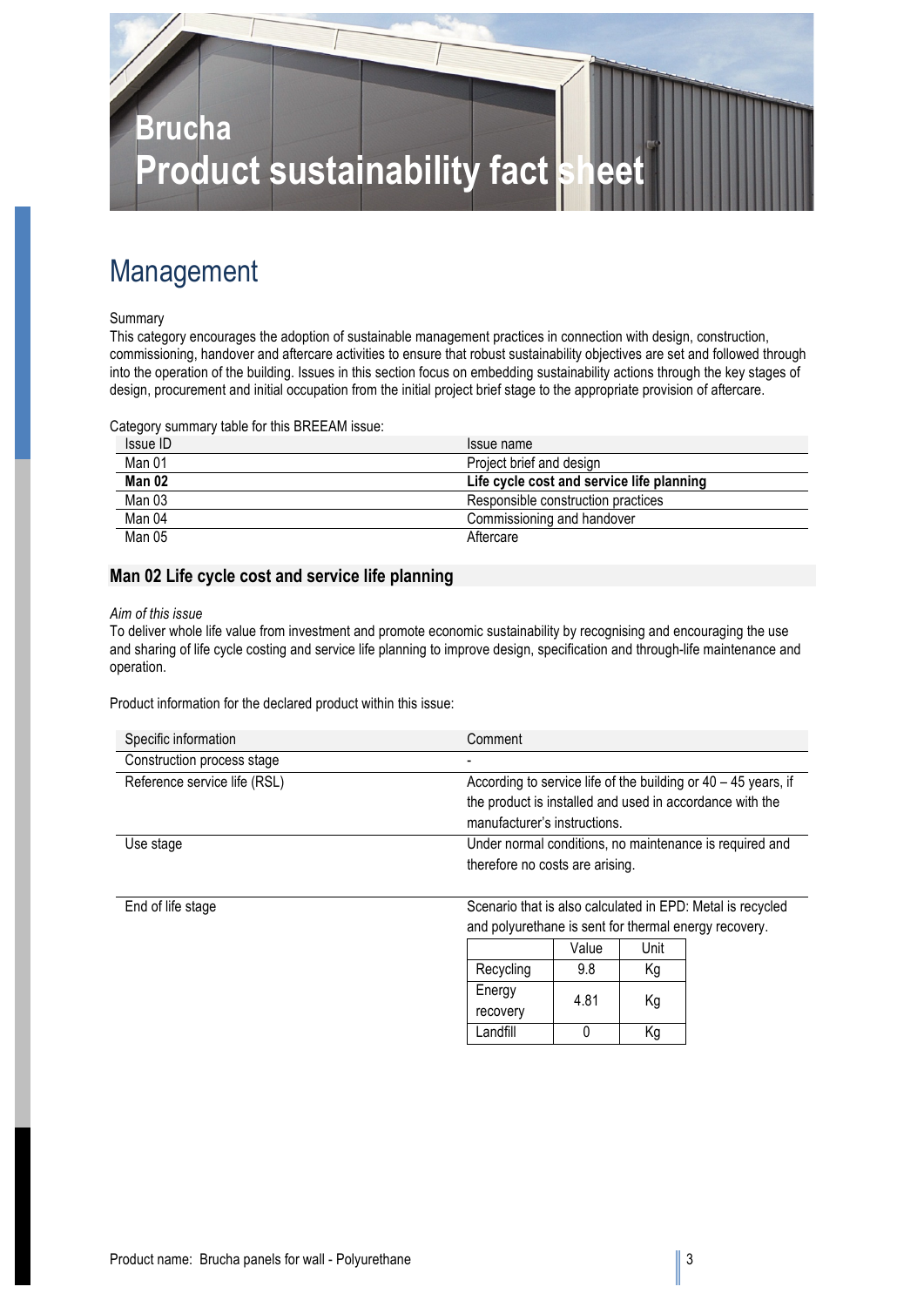

#### **Man 04 Commissioning and handover**

*Aim of this issue*

To encourage a properly planned handover and commissioning process that reflects the needs of the building occupants.

Product information for the declared product within this issue:

| Product specific information for the Building User Guide (BUG) |                                              |  |
|----------------------------------------------------------------|----------------------------------------------|--|
| Installation instruction:                                      | Please follow the installation instructions: |  |
|                                                                | http://www.brucha.at/opmodule/user/brucha-   |  |
|                                                                | neu/?kat=5&dok id=18578⟨=en                  |  |
|                                                                |                                              |  |
| Maintenance instruction:                                       | Please follow the maintenance instruction:   |  |
|                                                                | http://www.brucha.at/opmodule/user/brucha-   |  |
|                                                                | neu/dokumente/en Oberflaechen.pdf            |  |
|                                                                |                                              |  |

Building User Guide (BUG):

Dedicated building/site specific guidance for the non-technical building user. The purpose of the guide is to help building users access, understand and operate the building efficiently and in a manner in keeping with the original design intent. A Building User Guide will provide easily accessible and understandable information relevant to the following stakeholders:

- The building's staff (or where relevant residents)
- The non-technical facilities management team/building manager
- Other building users, e.g. visitors/community users

# Health and Wellbeing

#### Summary

This category encourages the increased comfort, health and safety of building occupants, visitors and others within the vicinity. Issues in this section aim to enhance the quality of life in buildings by recognising those that encourage a healthy and safe internal and external environment for occupants.

| Calegory Summary lable for this DREEAM iSSUE. |                                  |
|-----------------------------------------------|----------------------------------|
| Issue ID                                      | Issue name                       |
| Hea 01                                        | Visual comfort                   |
| Hea 02                                        | Indoor air quality               |
| Hea 03                                        | Safe containment in laboratories |
| Hea 04                                        | Thermal comfort                  |
| Hea 05                                        | Acoustic performance             |
| Hea 06                                        | Safety and security              |

Category summary table for this BREEAM issue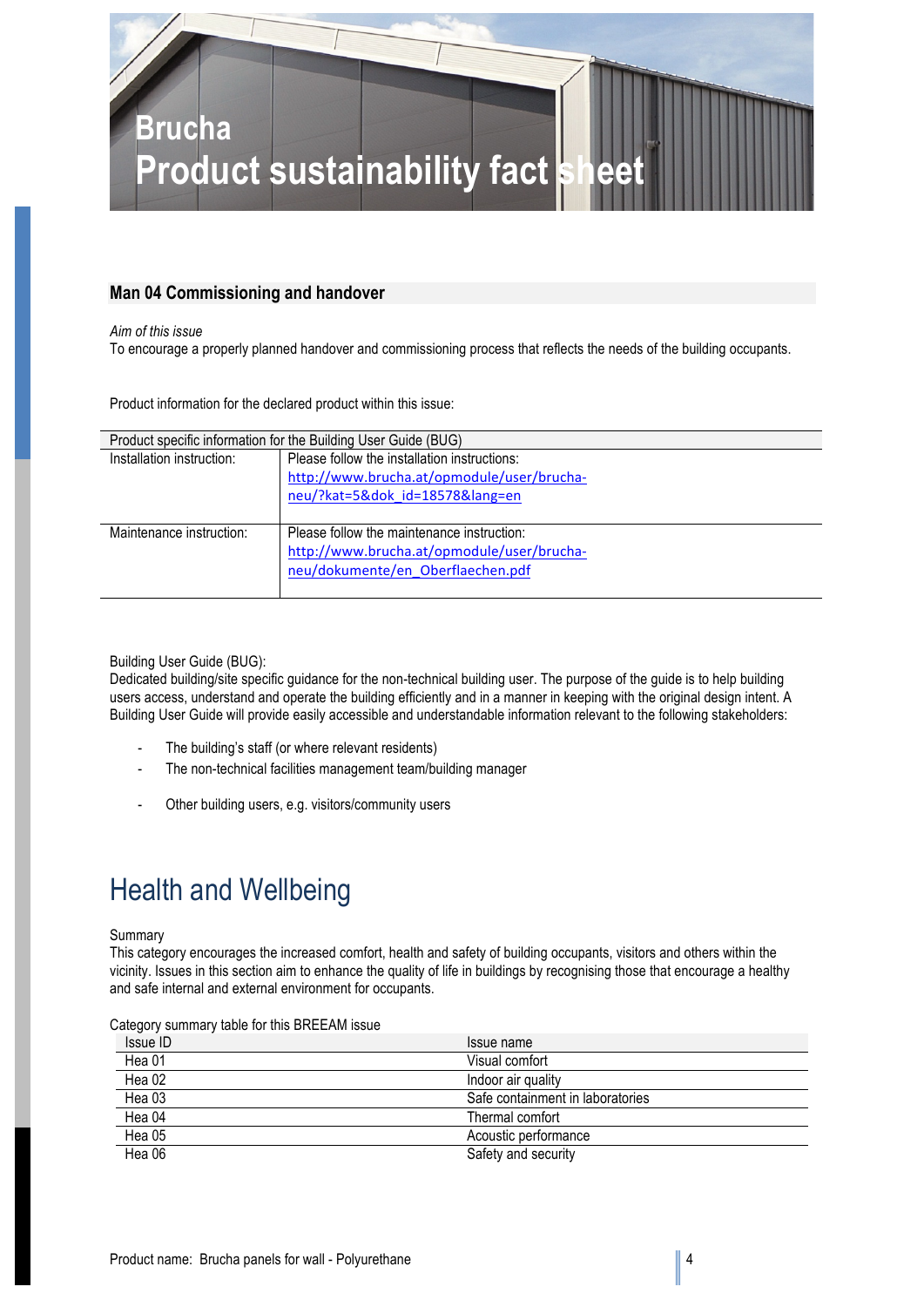

#### **Hea 04 Thermal comfort**

*Aim of this issue*

To ensure that appropriate thermal comfort levels are achieved through design, and controls are selected to maintain a thermally comfortable environment for occupants within the building.

Product information for the declared product within this issue:

| Specific information                                                     | Value and evidence (quality) |
|--------------------------------------------------------------------------|------------------------------|
| Thermal conductivity (W/mK) acc. EN 12667                                | 0.0221                       |
| U-value (W/m <sup>2</sup> K) acc. DIN EN 14509 (WP 40) incl.             | 0.542                        |
| connection loss                                                          |                              |
| U-value (W/m <sup>2</sup> K) according DIN EN 14509 (WP 220) incl. 0.102 |                              |
| connection loss                                                          |                              |

#### **Hea 05 Acoustic performance**

*Aim of this issue*

To ensure the building's acoustic performance including sound insulation meet the appropriate standards for its purpose.

Product information for the declared product within this issue:

| Specific information                                      | Value and evidence (quality) |
|-----------------------------------------------------------|------------------------------|
| Sound insulation Rw(C;Ctr) according EN ISO 140-3 (dB) 25 |                              |
| Sound absorption coefficient according EN ISO 354 (%)     | 0.15                         |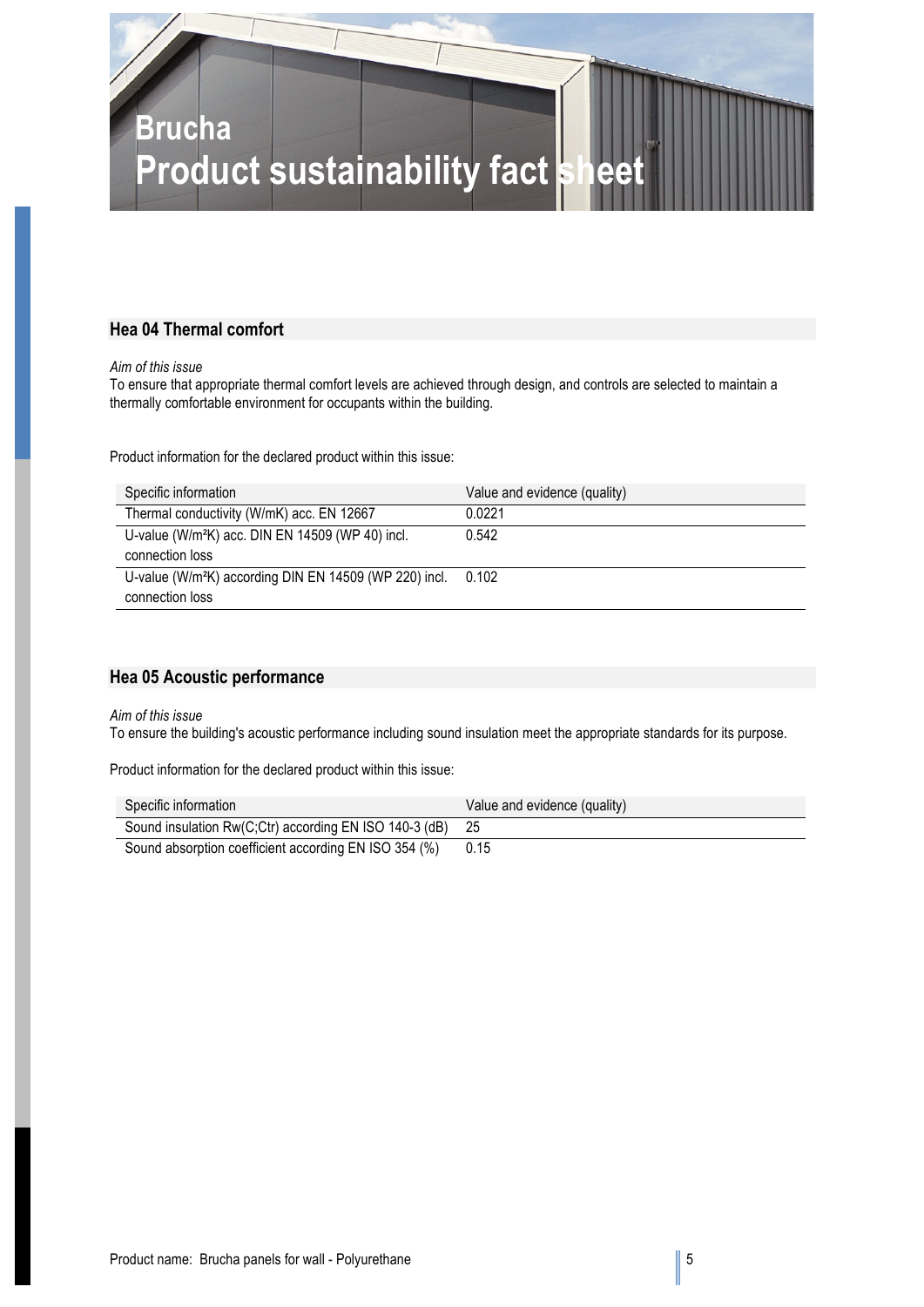

### Energy

#### Summary

This category encourages the specification and design of energy efficient building solutions, systems and equipment that support the sustainable use of energy in the building and sustainable management in the building's operation. Issues in this section assess measures to improve the inherent energy efficiency of the building, encourage the reduction of carbon emissions and support efficient management throughout the operational phase of the building's life.

Category summary table for this BREEAM issue

| Issue ID          | Issue name                                   |
|-------------------|----------------------------------------------|
| Ene <sub>01</sub> | Reduction of energy use and carbon emissions |
| Ene 02            | Energy monitoring                            |
| Ene 03            | External lighting                            |
| Ene 04            | Low carbon design                            |
| Ene 05            | Energy efficient cold storage                |
| Ene 06            | Energy efficient transportation systems      |
| Ene 07            | Energy efficient laboratory systems          |
| Ene 08            | Energy efficient equipment                   |

#### **Ene 01 Reduction of energy use and carbon emissions**

#### *Aim of this issue*

To recognise and encourage buildings designed to minimise operational energy demand, primary energy consumption and CO<sub>2</sub> emissions.

Product information for the declared product within this issue:

| Specific information | $\cdots$<br>evidence<br>duality) ( |
|----------------------|------------------------------------|
|                      |                                    |

See section Hea 04 for relevant technical information.

### **Materials**

Summary

This category encourages steps taken to reduce the impact of construction materials through design, construction, maintenance and repair. Issues in this section focus on the procurement of materials that are sourced in a responsible way and have a low embodied impact over their life including extraction, processing and manufacture and recycling.

|  | Category summary table for this BREEAM issue |
|--|----------------------------------------------|
|--|----------------------------------------------|

| Issue ID      | Issue name                               |
|---------------|------------------------------------------|
| <b>Mat 01</b> | Life cycle impacts                       |
| Mat 02        | Hard landscaping and boundary protection |
| Mat 03        | Responsible sourcing of materials        |
| Mat 04        | Insulation                               |
| Mat 05        | Designing for durability and resilience  |
| Mat 06        | Material efficiency                      |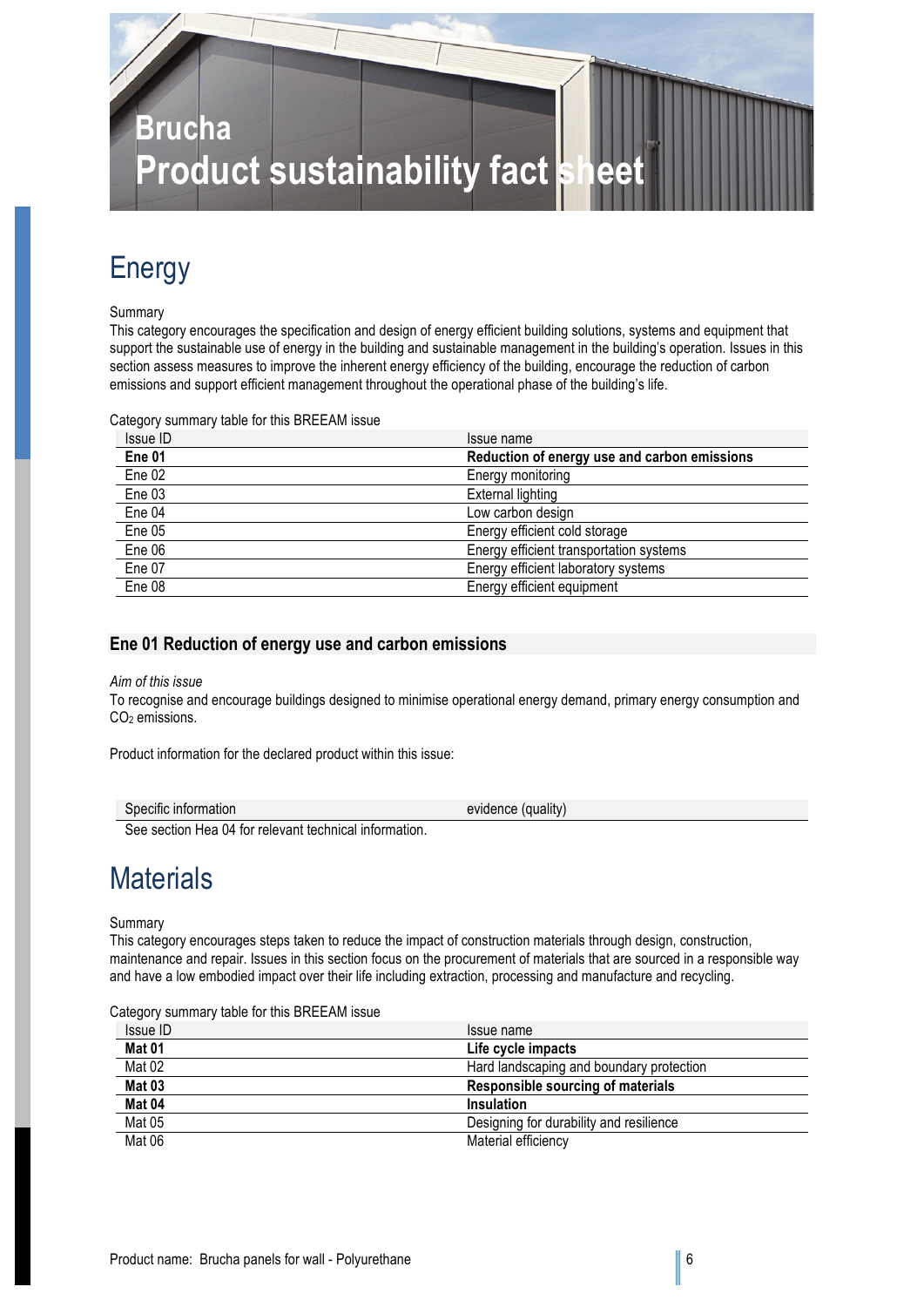

#### **Mat 01 Life cycle impacts**

#### Aim of this issue

To recognise and encourage the use of construction materials with a low environmental impact (including embodied carbon) over the full life cycle of the building. The following LCA results refer to a sandwich panel with a representative thickness of 130 mm and a weight of 15.6 kg.

Product information for the declared product within this issue:

| Description                              | Value                                                                  |
|------------------------------------------|------------------------------------------------------------------------|
| "Product specific" environmental profile | yes                                                                    |
| certification available?                 |                                                                        |
| EPD Program Operator                     | Institute Construction and Environment (IBU - Institut Bauen und       |
|                                          | Umwelt e.V.), Berlin                                                   |
| <b>EPD Number</b>                        | EPD-BRU-20130193-IBC1-DE                                               |
| System boundaries                        | A1-A3, C4, D (cradle-to-gate with options)                             |
| Declared unit                            | $1 \text{ m}^2$                                                        |
| <b>PCR</b>                               | Double skin metal faced sandwich panels (version 07.2013)              |
| Green guide rating                       | Example Generic Green Guide rating for Industrial Buildings: Externals |
|                                          | Walls: Insulated Cladding: Coated steel composite profiled panel with  |
|                                          | pentane blown PUR/PIR insulation and steel liner on steel support,     |
|                                          | structural steel frame with no internal finish. Element Number:        |
|                                          | 806600001, Summary Rating: A+                                          |

#### **Results of the LCA – ENVIRONMENTAL IMPACTS:**

| Declared life cycle  | <b>PRODUCT</b>                                                                                                                                                                                                                                                                                                                                  | END OF LIFE STAGE | BENEFITS AND LOADS BEYOND |
|----------------------|-------------------------------------------------------------------------------------------------------------------------------------------------------------------------------------------------------------------------------------------------------------------------------------------------------------------------------------------------|-------------------|---------------------------|
| stages (standard DIN | <b>STAGE</b>                                                                                                                                                                                                                                                                                                                                    |                   | THE SYSTEM BOUNDARYS      |
| EN 15804)            | $A1-A3$                                                                                                                                                                                                                                                                                                                                         | C4                | D                         |
| GWP [kg CO2-eq.]     | $4.21E + 01$                                                                                                                                                                                                                                                                                                                                    | 1.06E+01          | $-2.18E + 01$             |
| ODP [kg CFC11-eq.]   | 2.32E-05                                                                                                                                                                                                                                                                                                                                        | 1.06E-10          | $-7.00E - 10$             |
| AP [kg SO2-eq.]      | 1.25E-01                                                                                                                                                                                                                                                                                                                                        | 4.39E-03          | $-7.65E-02$               |
| EP [kg PO43-- eq.]   | 1.25E-02                                                                                                                                                                                                                                                                                                                                        | 1.09E-03          | $-6.20E - 03$             |
| POCP [kg Ethene eq.] | 1.84E-02                                                                                                                                                                                                                                                                                                                                        | 2.93E-04          | $-1.06E-02$               |
| ADPE [kg Sb eq.]     | 2.24E-03                                                                                                                                                                                                                                                                                                                                        | 7.41E-08          | $-8.57E-07$               |
| ADPF [MJ]            | $6.67E + 02$                                                                                                                                                                                                                                                                                                                                    | $2.62E + 00$      | $-2.29E+02$               |
| Caption              | GWP = Global warming potential; ODP = Depletion potential of the stratospheric ozone layer; AP = Acidification<br>potential of land and water; EP = Eutrophication potential; POCP = Formation potential of tropospheric ozone<br>photochemical oxidants; ADPE = Abiotic depletion potential for non-fossil resources; ADPF = Abiotic depletion |                   |                           |
|                      | potential for fossil resources                                                                                                                                                                                                                                                                                                                  |                   |                           |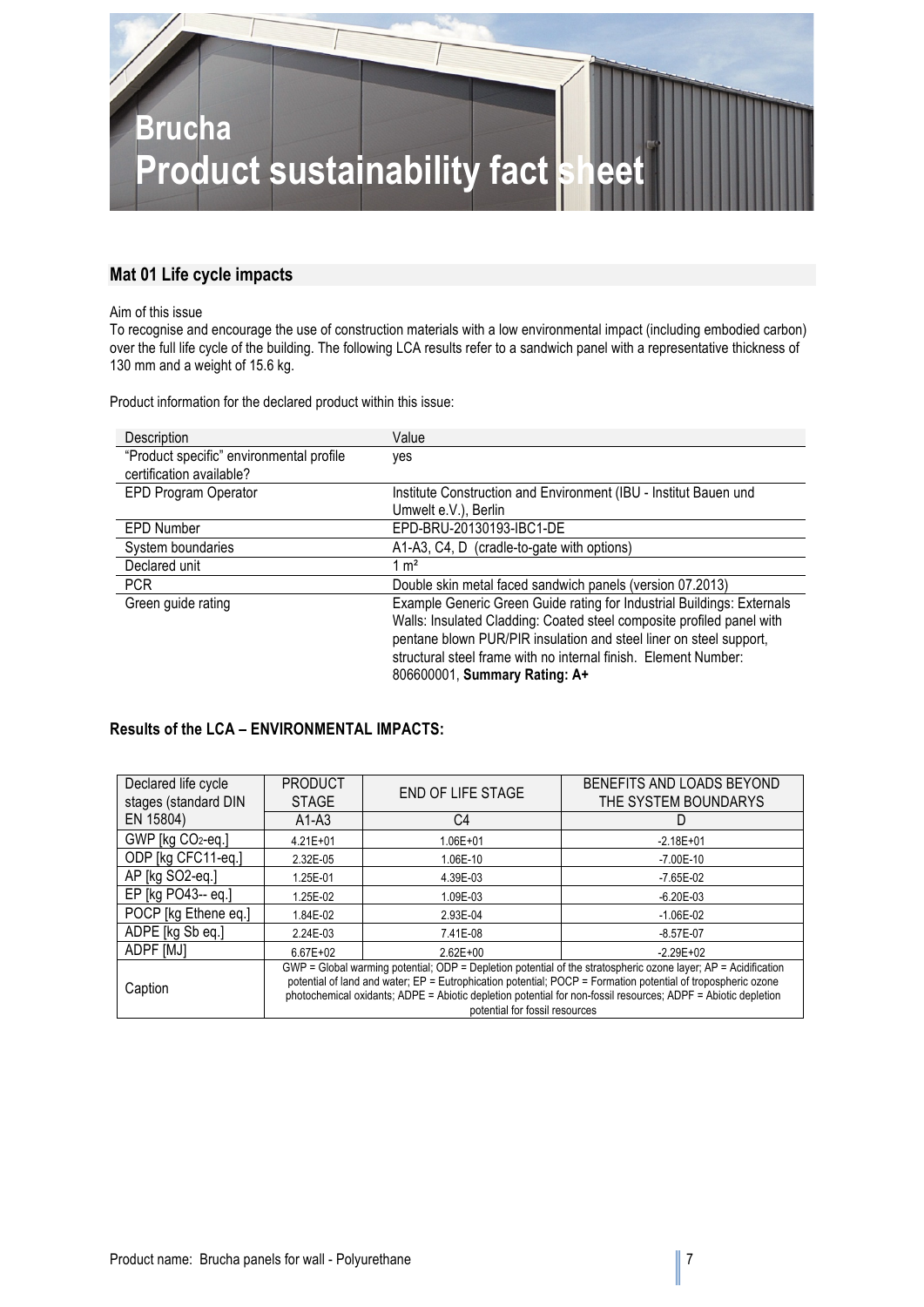

#### **Results of the LCA – RESOURCE USE:**

| Declared life<br>cycle stages<br>(standard DIN                                                                                                                                                                                                                                                                                                                                                                                                                                                                                                                                                                                                                                                                                                            | <b>PRODUCT</b><br><b>STAGE</b> | <b>END OF LIFE STAGE</b> | BENEFITS AND LOADS<br>BEYOND THE SYSTEM<br><b>BOUNDARYS</b> |
|-----------------------------------------------------------------------------------------------------------------------------------------------------------------------------------------------------------------------------------------------------------------------------------------------------------------------------------------------------------------------------------------------------------------------------------------------------------------------------------------------------------------------------------------------------------------------------------------------------------------------------------------------------------------------------------------------------------------------------------------------------------|--------------------------------|--------------------------|-------------------------------------------------------------|
| EN 15804)                                                                                                                                                                                                                                                                                                                                                                                                                                                                                                                                                                                                                                                                                                                                                 | $A1-A3$                        | C <sub>4</sub>           | D                                                           |
| PE total [MJ]                                                                                                                                                                                                                                                                                                                                                                                                                                                                                                                                                                                                                                                                                                                                             | 7.22E+02                       | $3.20E + 00$             | $-2.37E+02$                                                 |
| PERE [MJ]                                                                                                                                                                                                                                                                                                                                                                                                                                                                                                                                                                                                                                                                                                                                                 | $2.53E + 01$                   |                          |                                                             |
| PERM [MJ]                                                                                                                                                                                                                                                                                                                                                                                                                                                                                                                                                                                                                                                                                                                                                 | $0.00E + 00$                   |                          |                                                             |
| <b>PERT IMJI</b>                                                                                                                                                                                                                                                                                                                                                                                                                                                                                                                                                                                                                                                                                                                                          | 2.53E+01                       | 2.00E-01                 | $-3.80E + 00$                                               |
| PENRE [MJ]                                                                                                                                                                                                                                                                                                                                                                                                                                                                                                                                                                                                                                                                                                                                                | 5.65E+02                       |                          |                                                             |
| PENRM [MJ]                                                                                                                                                                                                                                                                                                                                                                                                                                                                                                                                                                                                                                                                                                                                                | $1.32E + 02$                   |                          |                                                             |
| <b>PENRT [MJ]</b>                                                                                                                                                                                                                                                                                                                                                                                                                                                                                                                                                                                                                                                                                                                                         | 6.97E+02                       | $3.00E + 00$             | $-2.33E+02$                                                 |
| SM [kg]                                                                                                                                                                                                                                                                                                                                                                                                                                                                                                                                                                                                                                                                                                                                                   | $0.00E + 00$                   |                          |                                                             |
| RSF [MJ]                                                                                                                                                                                                                                                                                                                                                                                                                                                                                                                                                                                                                                                                                                                                                  | $0.00E + 00$                   | $0.00E + 00$             | $0.00E + 00$                                                |
| NRSF [MJ]                                                                                                                                                                                                                                                                                                                                                                                                                                                                                                                                                                                                                                                                                                                                                 | $0.00E + 00$                   | $0.00E + 00$             | $0.00E + 00$                                                |
| FW [m <sup>3</sup> ]                                                                                                                                                                                                                                                                                                                                                                                                                                                                                                                                                                                                                                                                                                                                      |                                |                          |                                                             |
| PE total = Total use of primary energy resources (=PERT+PENRT); PERE = Use of renewable<br>Caption<br>primary energy excluding renewable primary energy resources used as raw materials; PERM = Use of<br>renewable primary energy resources used as raw materials; PERT = Total use of renewable primary<br>energy resources; PENRE = Use of non-renewable primary energy excluding non-renewable primary<br>energy resources used as raw materials; PENRM = Use of non-renewable primary<br>energy resources used as raw materials; PENRT = Total use of non-renewable primary energy<br>resources; SM = Use of secondary material; RSF = Use of renewable secondary fuels; NRSF = Use of<br>non-renewable secondary fuels; FW = Use of net fresh water |                                |                          |                                                             |

#### **Results of the LCA – OUTPUT FLOWS AND WASTE CATEGORIES:**

| Declared life<br>cycle stages<br>(standard DIN | <b>PRODUCT</b><br><b>STAGE</b>                                                                                                                                                                                                                                                                                                          | END OF LIFE STAGE | BENEFITS AND LOADS<br>BEYOND THE SYSTEM<br><b>BOUNDARYS</b> |
|------------------------------------------------|-----------------------------------------------------------------------------------------------------------------------------------------------------------------------------------------------------------------------------------------------------------------------------------------------------------------------------------------|-------------------|-------------------------------------------------------------|
| EN 15804)                                      | $A1-A3$                                                                                                                                                                                                                                                                                                                                 | C4                |                                                             |
| HWD [kg]                                       |                                                                                                                                                                                                                                                                                                                                         |                   |                                                             |
| NHWD [kg]                                      |                                                                                                                                                                                                                                                                                                                                         |                   |                                                             |
| RWD [kg]                                       |                                                                                                                                                                                                                                                                                                                                         |                   |                                                             |
| CRU [kg]                                       | N                                                                                                                                                                                                                                                                                                                                       |                   | 0                                                           |
| MFR [kg]                                       |                                                                                                                                                                                                                                                                                                                                         |                   | 9.8                                                         |
| MER [kg]                                       | <sup>0</sup>                                                                                                                                                                                                                                                                                                                            |                   | 4.8                                                         |
| EEE [MJ]                                       | 0                                                                                                                                                                                                                                                                                                                                       | 15.7              |                                                             |
| EET <sub>[MJ]</sub>                            | <sup>n</sup>                                                                                                                                                                                                                                                                                                                            | 43.2              |                                                             |
| Caption                                        | HWD = Hazardous waste disposed; NHWD = Non-hazardous waste disposed; RWD = Radioactive<br>waste disposed; CRU = Components for re-use; MFR = Materials for recycling; MER = Materials for<br>energy recovery; EE = Exported energy per energy carrier: EEE = Exported energy, electric energy,<br>EET = Exported energy, thermal energy |                   |                                                             |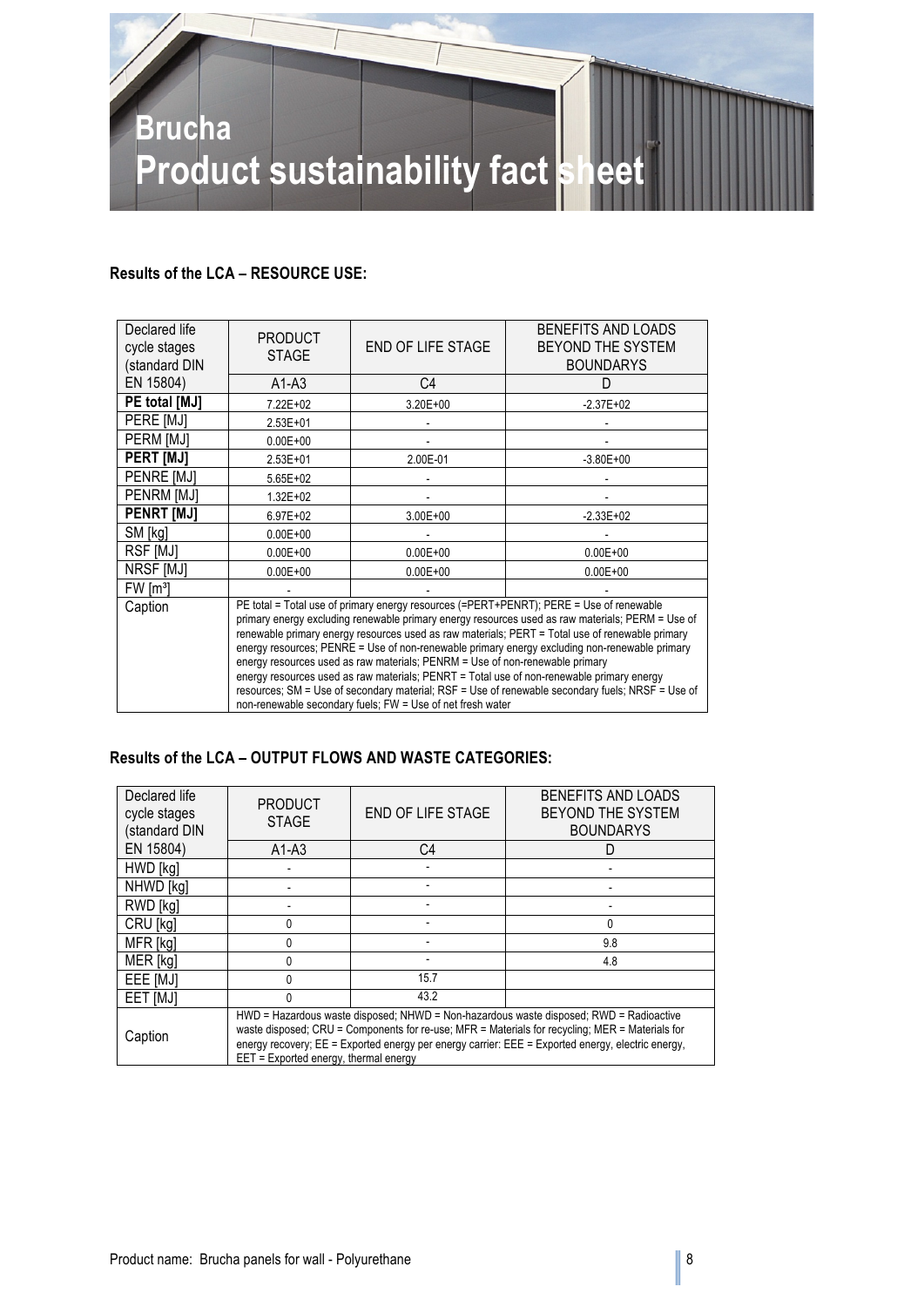

#### **Mat 03 Responsible sourcing of materials**

#### *Aim of this issue*

To recognise and encourage the specification and procurement of responsibly sourced materials for key building elements.

Product information for the declared product within this issue:

| Responsible Sourcing Certification Scheme | Certification level / scope                                                                                                                                                                                                                    |
|-------------------------------------------|------------------------------------------------------------------------------------------------------------------------------------------------------------------------------------------------------------------------------------------------|
| EN ISO 14001                              | The management system of Brucha GmbH has been<br>certified to ISO 14001 by LRQA (Certificate No.<br>VNA0005184/E). The certificates are downloadable:<br>http://www.brucha.at/opmodule/user/brucha-<br>neu/dokumente/de ISO 90014 ems qms.pdf. |
|                                           | Additionally, the main suppliers of steel and of<br>polyurethane are certified to ISO 14001. Evidence of<br>supplier certification can be provided for BREEAM<br>Assessments on request from m.pfiel@brucha.at.                                |

#### **Responsible sourcing certification scheme point scores**

A graded scale to reflect the rigour of the certification scheme used to demonstrate responsible sourcing, forming the basis for awarding credits in the BREEAM issue Mat 03. Refer to Guidance Note (TBC) available in the Resources section of the BREEAM website for an up-to-date table of responsible sourcing certification schemes recognised by BRE Global Ltd for the purposes of a BREEAM assessment.

Detailed information Mat 03 Responsible sourcing of materials and http://www.breeam.org/page.jsp?id=617

#### **Mat 04 Insulation**

#### *Aim of this issue*

To recognise and encourage the use of thermal insulation which has a low embodied environmental impact relative to its thermal properties

Product information for the declared product within this issue:

| Description                |                                                                                                                                             | Value              | Test Standard / Link   |
|----------------------------|---------------------------------------------------------------------------------------------------------------------------------------------|--------------------|------------------------|
| Thermal conductivity       |                                                                                                                                             | 0.022              | EN 12667               |
| (W/mK)                     |                                                                                                                                             |                    |                        |
| Generic Green Guide rating | Equivalent product: Rigid<br>urethane (pentane blown)<br>with gas-tight facers,<br>density 32 kg/m <sup>3</sup> and k-<br>value 0.023 W/mK) | Summary Rating: A+ | Element No: 1415320205 |
| EPD available?             |                                                                                                                                             | no                 |                        |
| EPD No.                    |                                                                                                                                             |                    |                        |
| Drogram operator           |                                                                                                                                             |                    |                        |

Program operator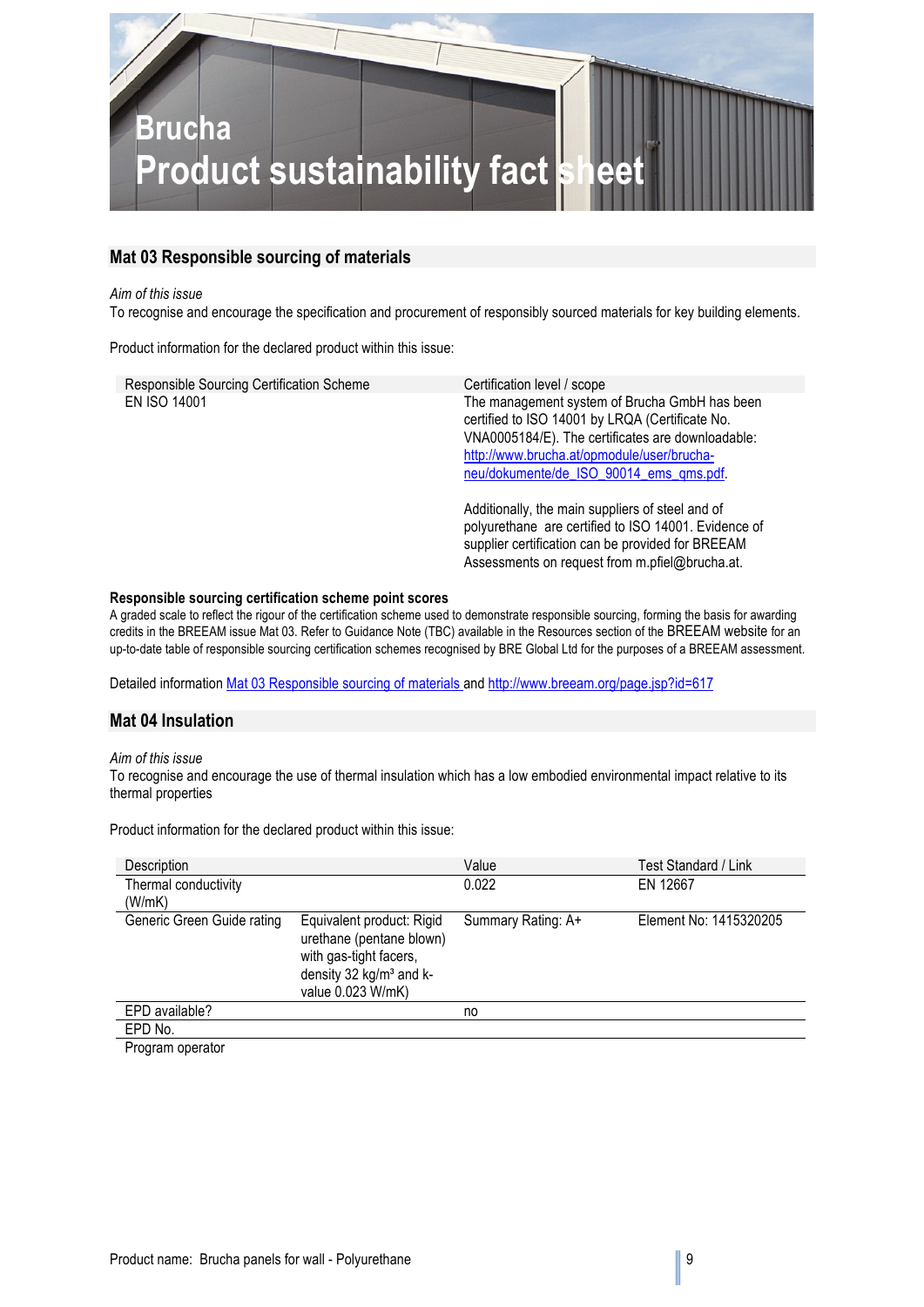

## **Waste**

Summary

This category encourages the sustainable management (and reuse where feasible) of construction, operational waste and waste through future maintenance and repairs associated with the building structure. By encouraging good design and construction practices, issues in this section aim to reduce the waste arising from the construction and operation of the building, encouraging its diversion from landfill. It includes recognition of measures to reduce future waste as a result of the need to alter the building in the light of future changes to climate.

Category summary table for this BREEAM issue

| Issue ID      | Issue name                             |
|---------------|----------------------------------------|
| <b>Wst 01</b> | Construction waste management          |
| <b>Wst 02</b> | Recycled aggregates                    |
| <b>Wst 03</b> | Operational waste                      |
| <b>Wst 04</b> | Speculative floor and ceiling finishes |
| <b>Wst 05</b> | Adaptation to climate change           |
| <b>Wst 06</b> | Functional adaptability                |

#### **Wst 01 Construction waste management**

#### *Aim of this issue*

To promote resource efficiency via the effective management and reduction of construction waste.

Product information for the declared product within this issue:

| Specific information                                   | evidence (quality)             |
|--------------------------------------------------------|--------------------------------|
| Very little offcut, because the panels are exclusively |                                |
| made to order                                          |                                |
| Contract with ARA (Altstoff Recycling Austria) for the | Concession agreement No. 13099 |
| collection of packaging waste                          |                                |
|                                                        |                                |